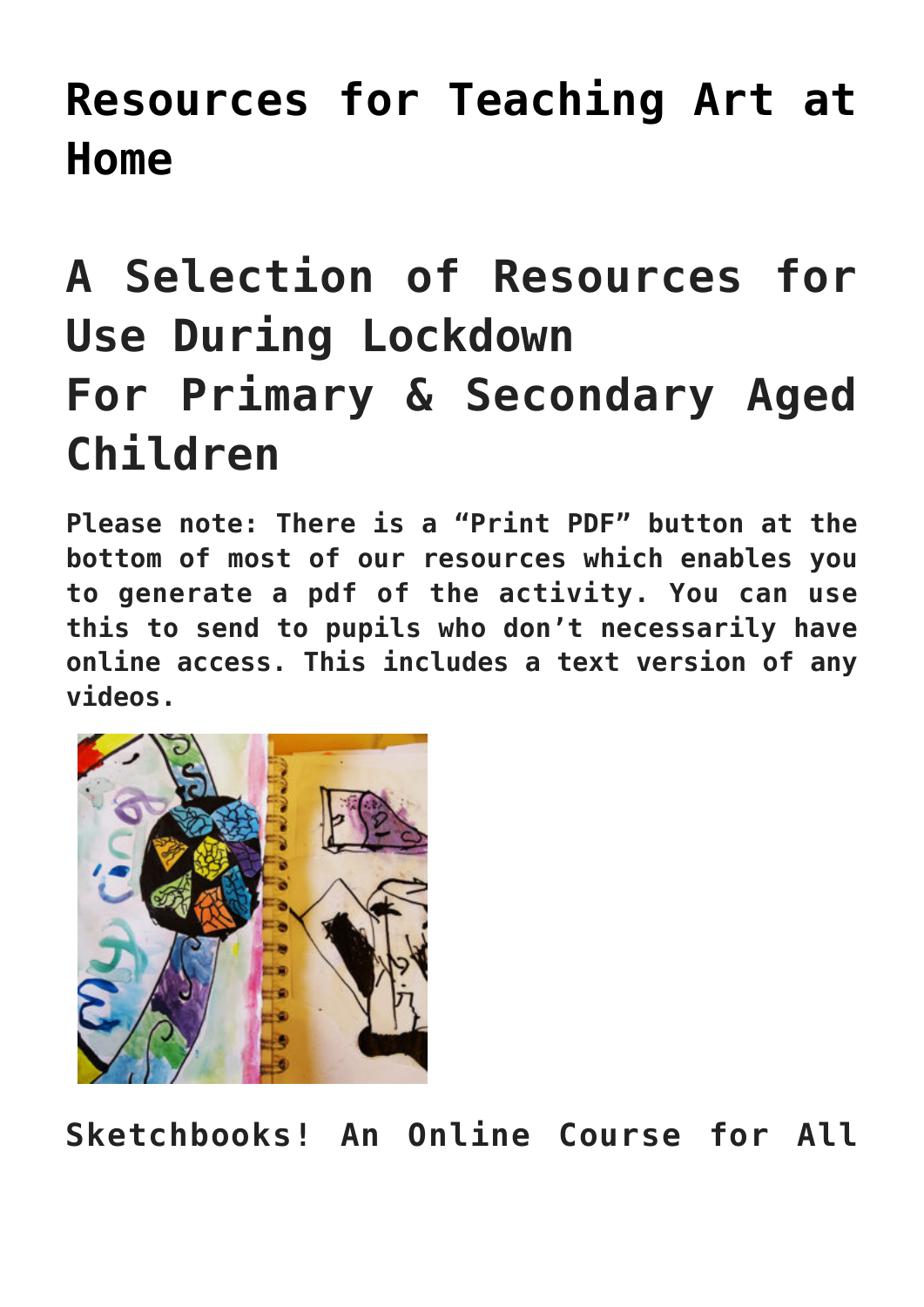#### **Ages**

**"Sketchbooks!" is a short online course AccessArt has created in response to the Covid-19 outbreak.**

**Sketchbooks provide an ideal medium through which to centre and explore during this period, and the skills learnt and ideas developed will stand children in good stead for when they return to school.** 

**No special materials are required and it is completely free to take part. [Read more.](https://www.accessart.org.uk/sketchbooks-an-online-course-for-children-families-parents-teachers/)**



### **Making A Scroll Drawing**

**What shape is your drawing? This simple resources encourages close looking and fluid mark-making, and is suitable for all ages and uses scrap materials. [Read more.](https://www.accessart.org.uk/scroll-drawing/)**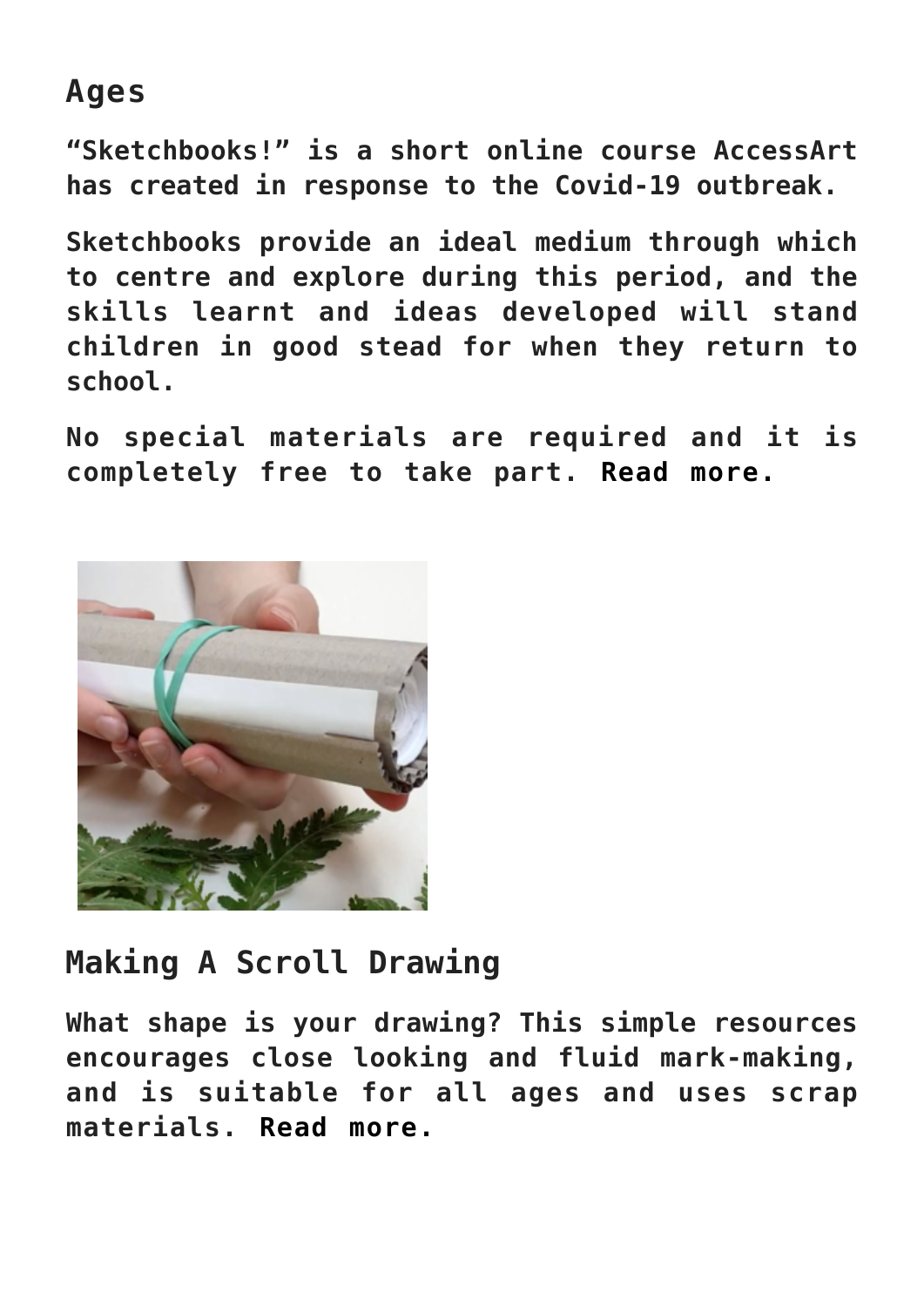

### **Mark Making & Sound**

**Three exercises to help learners explore mark making and sound. Fun and adaptable – expand to ask children to record their own sounds too! [Read](https://www.accessart.org.uk/mark-making-sound/) [more.](https://www.accessart.org.uk/mark-making-sound/)** 



### **Mark An Artist's Book**

**A simple way to make an artist's book, suitable**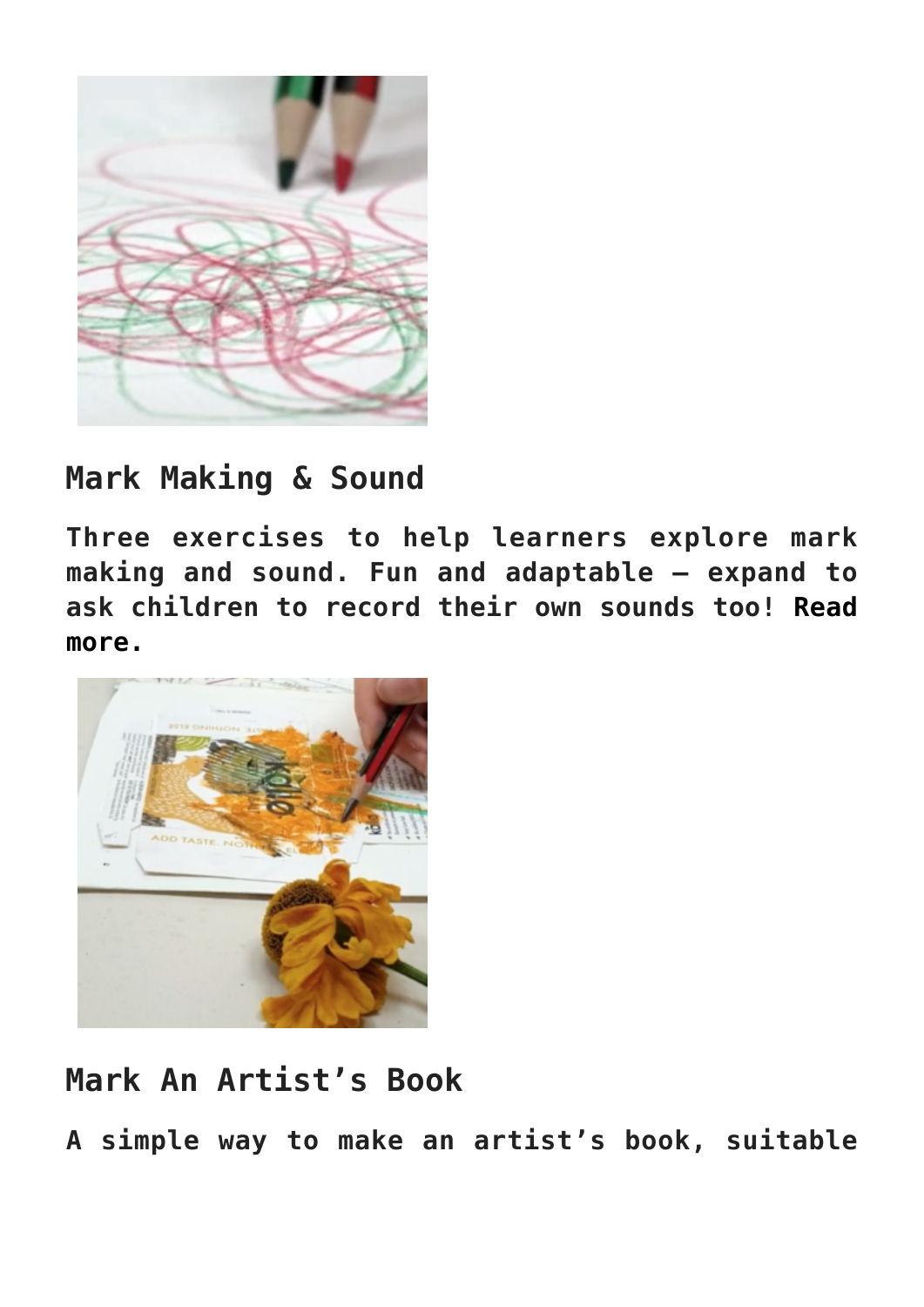**for children aged 8 and upwards. The project uses recycled paper and whatever drawing materials you have at hand. The exercise encourages children and teenagers to shape their drawing not just informed by drawing subject matter, but also informed by the surface you are drawing on.**

**You can adapt the focus of this activity to suit the audience. For example you might theme the book around objects or people around you, around things from the garden, or around your imagination. [Read more.](https://www.accessart.org.uk/making-an-artists-book/)** 



### **Continuous Line Drawing**

**A classic drawing exercise set to video. [Read](https://www.accessart.org.uk/continuous-line-drawing-exercise/) [more.](https://www.accessart.org.uk/continuous-line-drawing-exercise/)**